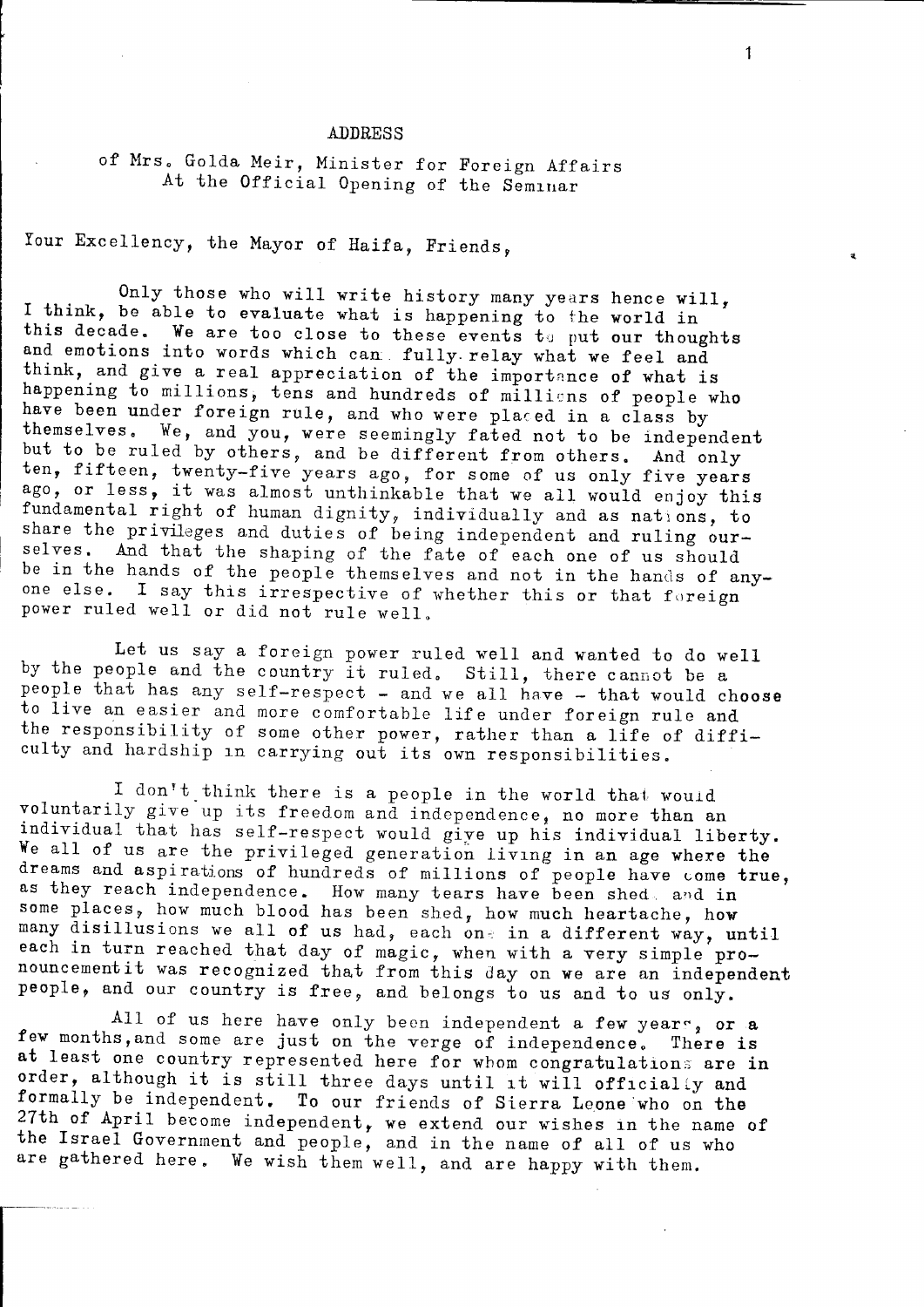But we all know, those who have gained their independence, that after the day of joy, rejoicing and merrymaking is over, come the days of difficulties, hardships and responsibilities. A people that does not know that, and that does not immediately settle down to tackle the difficult problems confronting it, which until that day could be put off, because it could be said that somebody else is going to solve these problems, is a people for whom political independence will not really mean very much. From the very day of independence, from this midnight, from this noon, it is we, and we only, who must do the job.

The first task in order to insure equality among nations as well as independence is to develop the human skills as well as the resources of a country.

your countries are not at all poor countries; some Some of of them are very rich. I know that from having visited some of your countries. There is practically nothing that you haven't got. All the natural resources that any people can hope for and pray for you've got. And yet people are poor. The reason is you do not always know how to get the natural resources out of the earth in the most efficient manner. Wealth and poverty may depend not so much on a country's wealth of resources or lack of them, but on the skills of people to use them. Inequality is not only material; there are people who have the best health services at their disposal and people for whom malaria is still a danger, and typhoid is a danger, and eyes diseases are a danger, diseases that in modern developed countries are easily cured. Tuberculosis is not a dangerous disease any more. It can be cured. And yet I know that in certain African countries tuberculosis takes a terrible toll of young and old. So it is not only a question of those who have and those who haven't the material goods, but a question of those who have the knowledge and the scientific ability to develop their countries, their natural resources, the schools, the health services, the housing, the building of a modern society, and those who still have to acquire this knowledge. This is the problem of all of us. And if I may say so, no people, no nation can expect to solve any of these problems if the women in that nation, in that society, are not going to be very active in all fields, whether it is education, whether it is health, whether it is social services, whether it is the building of a society and the shaping of the character and the nature of society in a free and independent state.

With all my respect to the men in any nation, they alone cannot do it. I will grant that we women, alone, cannot do it either. Men and women must face the problems of their own society together. The problems that are to be faced together are so immense, so frightening. Will we make good, we new people? Will we make good or will we, God forbid, fail? And if we fail, what happens? Somebody will surely say "Well, it's all a mistake. Maybe we should never have asked for this independence". And this is so frightening, so important, because so much depends upon it. Not only the fate of us,

 $\overline{2}$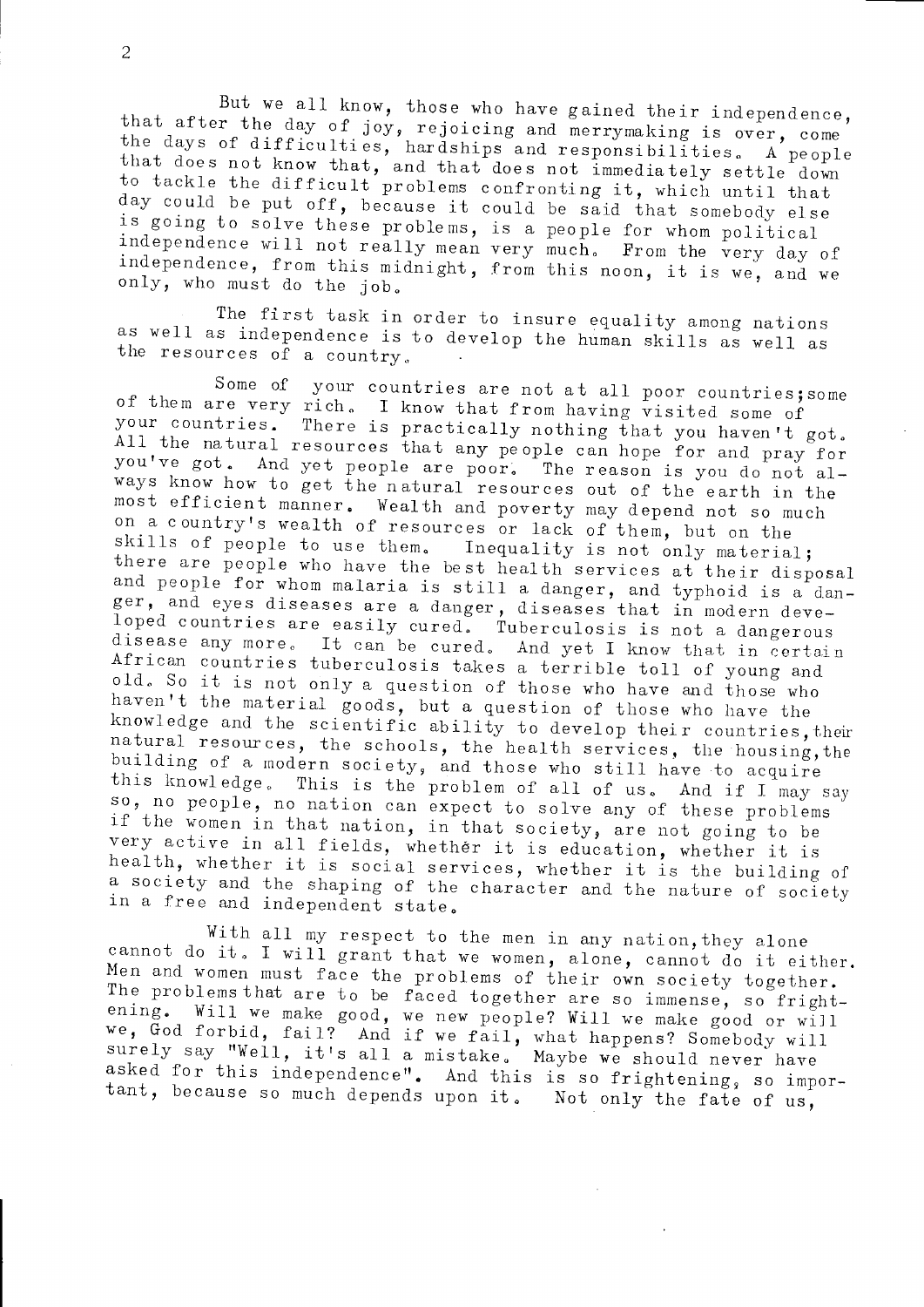new people, but the fate of the whole world, of all humanity, depends upon us, the new independent peoples, to make good.

The world will not know peace, and there will be no real happiness until we, the new peoples of the world, reach a standard of living and education that is comparable with that of the old and wealthy nations. It is as important for them as it is for us. And since the problems are so great, fifty per cent of the people, that<br>is only the male population by itself, cannot solve it. Let's work together. Every one of our nations needs every drop of energy, every drop of ability, that anyone has. Let's pool it together in order to make good.

Even then, the task is a difficult one, and the path is a very long and strenuous one. But we women are not just a part of the population. We are much more than that. We are responsible not only for the population of today. We are responsible, in the main. for the population of tomorrow. It is not only that we, living in this generation, can contribute to the development of our countries and our people for happiness and for peace, but in our nands lies the future of our people. It's the babies that we bring into this world, the children and the youth that we raise, it is what they will be that will be our future. What are we going to educate them to?

May I just very sketchily convey to you what I see as the main problem in our countries? We want education. What percentage of our population knows how to read and write? How many men? How many women? How many children are out of school? Never been in school? How many people have not got the elementary knowledge that is so necessary, merely to read and write, to be able to communicate with others and benefit from what others wrote or said? Educating a people cannot happen overnight. No magic wand places people in schools overnight, and turns them out properly educated. There is also the question, how are we mothers going to raise our sons and daughters? Are we going to raise them in a spirit of pioneering, so that their generation, and maybe their children's like ours, are ready to develop their country, in order to insure the independence of its people? This is possible if the better favoured section of the population sees itself duty-bound to share all it has with others. Young boys or girls who have the privilege of going to school and getting an education must be raised by us in such a way that the advantages derived from this education must not be used only for personal interest. The advantages they have must be shared with and benefit the whole people. If children are taken out of villages and sent to the capital's schools, the question is: will they remain in the capital or will they go back to the village? Will they find themselves duty-bound to go back to the village, not to the life they left, but to bring to the village the benefit of their education, of their knowledge, so that they, together with the others, may raise the village's standard?

I know it is the instinct of every mother to want her child to have a better, an easier life; and it is easier for a youngster to remain in the capital and get some clean work that does not soil the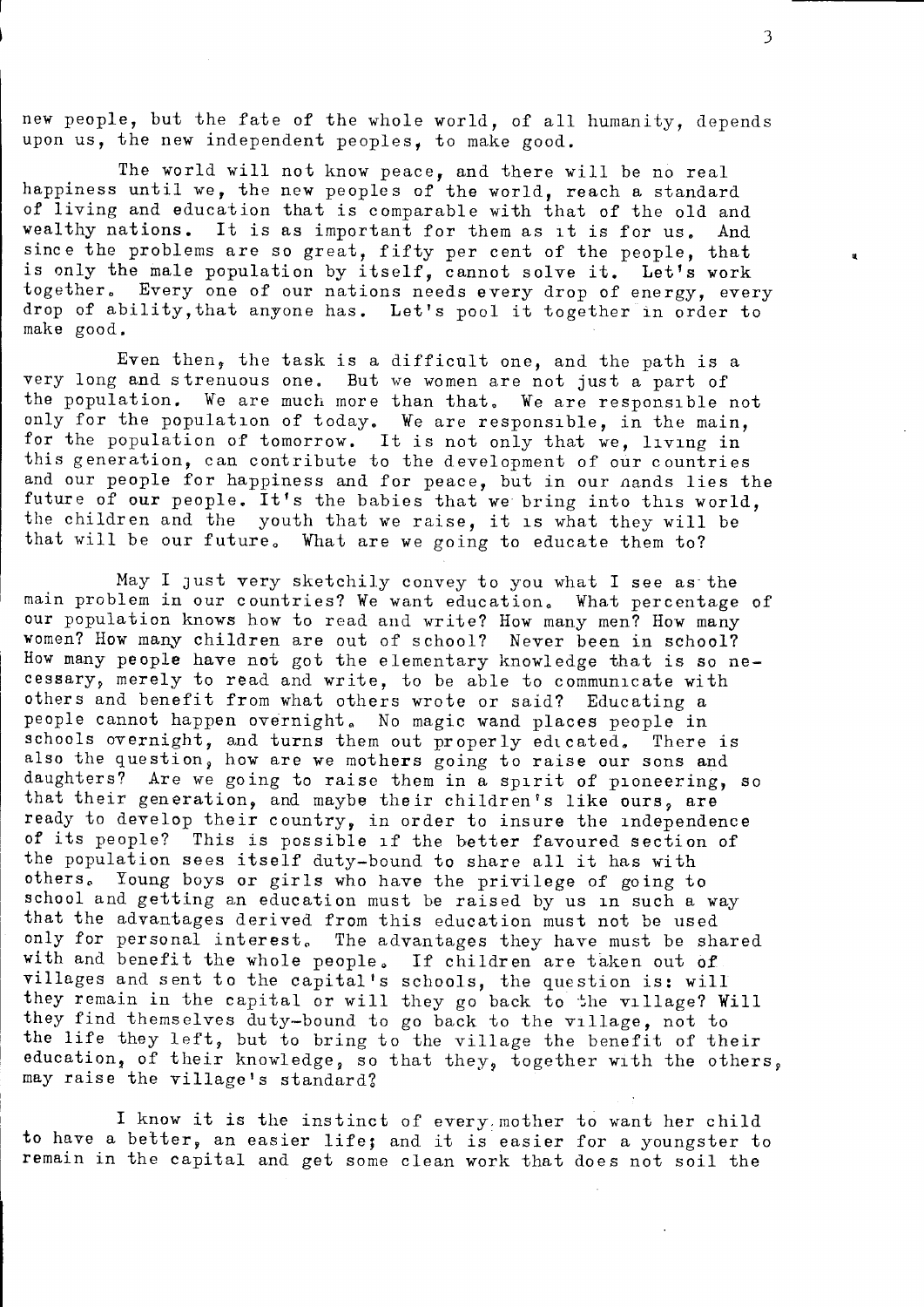hands. But we are mothers not only of our children, but of our people. We must ask ourselves, "Do we want our youngsters to continue living in a world where only a few have the advantages of knowledge, and the masses are illiterate? A few who have the advantages of nealth and napolness and the masses sick and dying? What stories are we going to tell our children, what ideals will we hold up for them? An easy life, no matter how that life comes? Or a life of difficult pioneering, devotion and service to the people, which will give the real joy?"

Mothers have to be very wise. Maybe in highly developed countries it is permissible for mothers not to be so. But we, the mothers of new countries, and newly independent peoples, we must be wise, and think things out to the very end. Not what is good today, What is good today may be danger and a calamity for tomorrow. We must think out at full length what is going to happen to our children, in what kind of society we want our granchildren to live. And mothers can do it much better than anybody else.

I do not think that we, in Israel, have solved many problems. I can say, however, we know the problems facing us, and have begun to tackle them.

We have become independent in a country where about seventy per cent of the land was barren and waste. Desert, stones and rocks. Experts and tens of commissions have come to this country and told us "Nothing can grow in the desert... Nothing can grow on rocks." And do you know, my friends, what our attitude used to be to experts? It still is, to a certain extent. If an expert commission came to the country and said "This is how you should do things", they were very welcome, and we studied the reports carefully. If an expert com-<br>mission came and said "No, this you cannot do", we said "Thank you very much," and the report went to the wastepaper basket. This is our country, we have no other. And each one of you, you have no other country but your own. If it is a rich country, good for you, you are fortunate. If it is a poor country, it is still your country, and you have to do the best you can. The greatest natural wealth of any country is not the gold, the diamonds and the iron ore, but the people you have. A people that has a pioneering spirit, that is devoted, can make a poor country rich. A people that is neither pioneering nor devoted to serving the country, can make a rich country poor. It depends entirely upon the people.

This gathering and others that we have had in this country, but this one to me has a special significance, is important not only for the practical results that we will have by exchanging views, by mutually learning from the experiences of others, but it is symbolic that we all get together in one place, not in order to discuss about how we should oppose somebody, but in order to be together for everybody.

In this Seminar you will not be asked to pass any resolution against anybody nor to demonstrate against anybody. Nor will you be asked to sympathize with a desire to destroy anybody. No. In this

 $\overline{4}$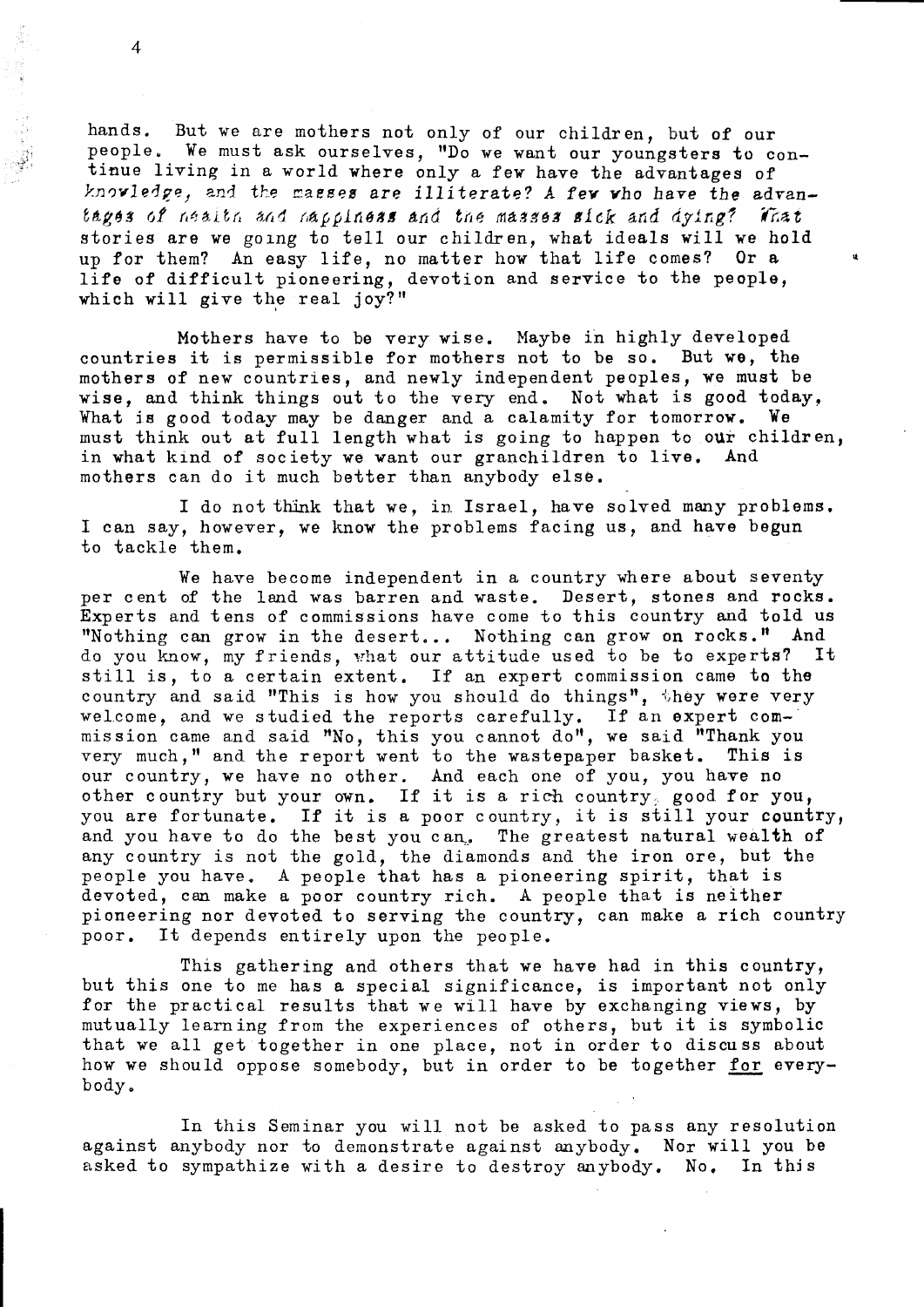Seminar, we want to learn how to live better, how to help our children live better.

We all have a tragic past. Not the same: some for colour. some for religion - for different easons. This we all have in common. We have travelled a long path. discrimination, sorrow, pain, and no people that respects itself forgets its past, nor should it. But the past should be put in its proper place: to be remembered, to be told to our children. They must know. None of us has anything to be ashamed of. But let us put it in its proper place, and not dwell upon it too long.

You know, it is easy sometimes, when things are difficult, to run back to our past because we have somebody to blame, somebody who harmed us. Is is nice to have somebody to blame. But the past is gone, and now we are on our own. We have to live in the present and plan for the future.

Since the chal enge is so great, we must help each other, I know that all of us need help and get help from old, developed countries. That is not enough. We, among ourselves, can help one another a lot. We are similar; our needs are similar. If we put all our experience and all our effort together, we can make it, we can reach the point we are all hoping for.

I cannot tell y u how happy and proud we all are that you have come here. It is a colourful gathering, with each national dress expressing, I am sure, something of the character of the people. You have all come here, not knowing each other, and when you leave we shall have gained something which is the dearest of all - mutual understanding, friendship and knowledge of other people.

We know that this world is groubled and torn, and planning for peace depends partly on us women. Nobody can afford war, but new people even less then others. And perhaps if all peoples of the world, East and West, North and South, would sit together to discuss child welfare - I mean even the Hads of States, supposing they would get together at a Seminar to discuss child welfare, and health problems, and the place of woman, and the place of man, and what to do with youth - I am sure they would speak a common language.

So getting together in friendship and understanding, with a sincere desire for mutual aid - this is the great thing of this conference. We are happy that you found it mportant to come to a conference of this kind, anywhere, and that you have been sent by your Governments to Israel. All of ou are very welcome here.

I sincerely hope that you will find this Seminar instructive and that you will also enjoy your stay here. This is a tiny and poor country. We are a small people and have a long history, a tragic history. But we are also in obstinate people, who just refused to go down. We prayed, wept and fought, and lived to see the great day of freedom and independence. Therefore do not be